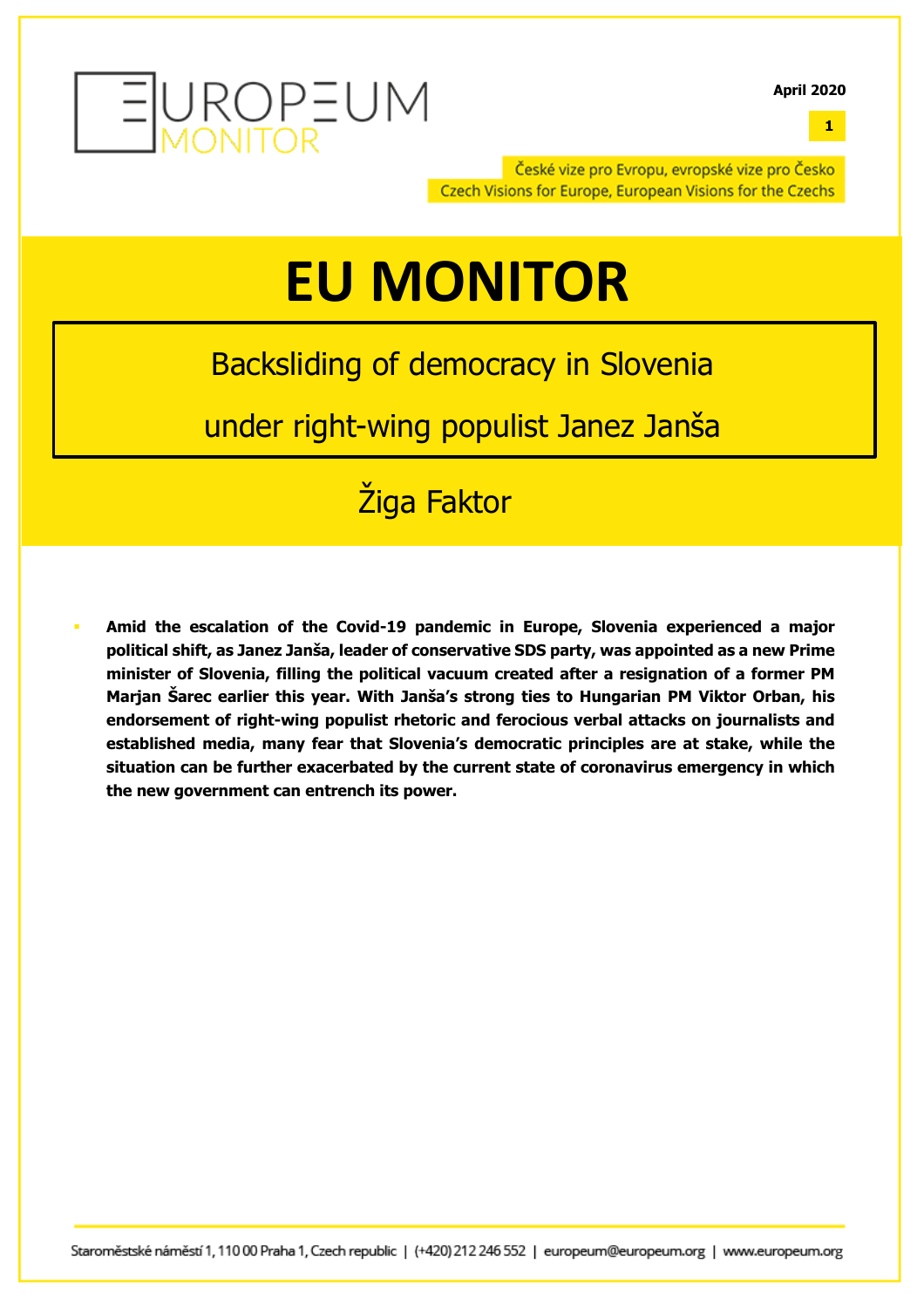**2**



České vize pro Evropu, evropské vize pro Česko Czech Visions for Europe, European Visions for the Czechs

It came as a surprise to the general public when then Prime minister Marjan Šarec announced his resignation on January 27<sup>th</sup> after only one year and four months in the office. According to his words, he decided to resign as his center-left minority government was unable to adopt much-needed reforms related to the country's long-term development strategy<sup>1</sup> due to a lack of political will from the opposition parties.2 The resignation was a culmination of several political setbacks, lastly the announced resignation of Andrej Bertoncelj, Minister of Finance representing  $LM\dot{S}^3$ , who was unwilling to support a new healthcare legislation. Only weeks before that, Šarec lost a suport of an opposition party Levica, which was broadly cooperating with the government from its apointment in September 2018 and often provided the government with the necessary majority needed for political maneuverability. <sup>4</sup> When analyzing the decision of Šarec, it is clear that his government would be weakened and could face serious challenges for the rest of its term. However, Šarec did not resign purely because of that. As the approval rates of his government were rising and above 50%<sup>5</sup>, and his party only held 13 of 90 seats in the parliament, Šarec saw this situation as an opportunity to gain larger

support in an early elections, for which he advocated as the most democratic next step.<sup>6</sup>

On the contrary to Šarec's plans, Slovenian president Borut Pahor called for a dialogue between the representatives of parliamentary parties to find a solution in which early elections would be avoided. As a result, Janez Janša, leader of the largest party in the parliament, achieved what he failed to do after Šarec's victory in the 2018 elections, and reached an agreement over a creation of a new government under his lead. Together with conservative NSi, two parties of a former coalition, SMC and DeSUS, struck a deal with Janša, realizing their declining support and possible difficulties of passing the 4% election threshold in case of an early elections. It comes as a surprise given that both SMC and DeSUS had in 2018 pledged not to engage in any coalition led by Janša, yet they opted to break the pre-elections promise fearing for their existence amidst dwindling support. The new government was sworn in on 13th of March, and Janez Janša started his 3rd term<sup>7</sup> as a Prime minister.

 $1$  Main points being healthcare, tax and pension reforms <sup>2</sup> Press conference, Office of the Government of Slovenia, 27th of January

<sup>3</sup> Lista Marjana Šarca, political party of Marjan Šarec on which list Bertonceli ran as an independent candidate

<sup>4</sup> https://www.vecer.com/odnos-levica-koalicija-locitev-brezpretresov-10087122

 $5$  Research of Ninamedia Agency from  $10^{th}$  to  $12^{th}$ December, available at: https://www.rtvslo.si/slovenija/voxpopuli-decembra-znova-visja-podpora-vladi/509285 <sup>6</sup> LMŠ was prognosed to obtain between 21 and 23% of votes according to the Research of Ninamedia Agency; a significant improvement of 13% from the 2018 elections <sup>7</sup> First being from 2004 to 2008, second from 2012 to 2013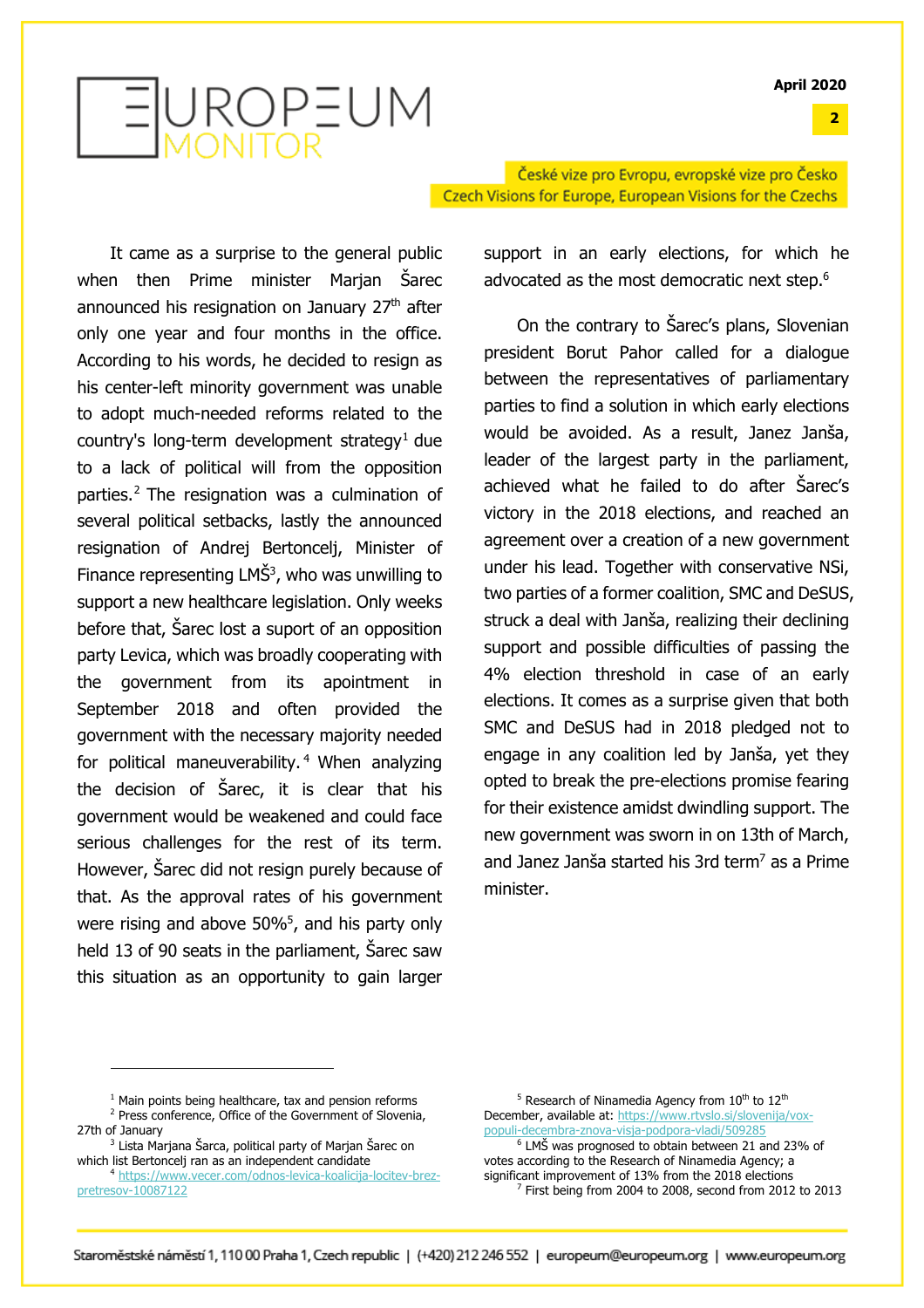

České vize pro Evropu, evropské vize pro Česko Czech Visions for Europe, European Visions for the Czechs

## **Are the threats to the state of democracy valid?**

Throughout the past decade, Janša and his SDS party gradually developed a strong antimigrant, anti-LGBT, nationalistic discourse, persistently discrediting journalists, politicians or academics with different views and consciously establishing an atmosphere of fear and hate. Combined with a history of corruption scandals and clientelism/kleptocracy, concerns over a state of democracy and rule of law under a new government led by Janez Janša are plausible, and the first signs of upcoming structural dangers are already visible.

#### **Attacks on the media**

Most notably, pressure on the mainstream media and its journalists surged within the first weeks of the new government. National broadcaster RTV, broadly recognized as an independent source of information, fell under continuous attacks and defamation by Janša on Twitter. <sup>8</sup> Offensive comments were also made by other government representatives and alternative media under control of ruling SDS, attacking not only RTV, but also other reputable media houses such as Delo, Dnevnik or Mladina. 9 Both Boards of RTV and DNS, Slovene

 $8$  For example, Janša tweeted "Dont spread lies, TV Slovenia…; obviously, there is too many of you and you are being overpaid" indicating a possible cut of funds to the national TV by the government. Another tweet was accusing RTV and other popular media 24ur as "...being hard to extreme leftist". Tweeted on the account of Janez Janša, @JJansaSDS on March, 20th, 2020 and on April, 4th, 2020

<sup>9</sup> Nova24 TV and web portal Demokracija.si

<sup>11</sup> Reporters Without Borders

<sup>12</sup> Janša's government excluded the journalists from press conferences, 2020; https://www.dnevnik.si/1042925253

Association of Journalists, condemned these statements as direct attacks on freedom of media and a first step towards its censorship.<sup>10</sup>

Specific journalists also became victims of defamation on social media, such as Meta Roglič, Suzana Perman, Klara Širovnik, or most prominently Blaž Zgaga, a profound investigative reporter, who was cooperating with The Guardian or The Observer and is currently a correspondent to  $RSF<sup>11</sup>$ . As a part of emergency measures adopted by the government in response to the outbreak of Covid-19, public gatherings were prohibited, which was also effective for daily press conferences of the Crisis Headquarters, meaning that those would be held without journalists, who could only send their questions in advance through email. Moreover, reporting on some areas directly linked to the pandemic, such as sanitary situation, was prohibited under a risk of imprisonment, while access to basic information about governmental response to the health crisis was limited to press conferences only.12 Mr. Zgaga contacted Crisis Headquarters, enquiring on the necessity of these limitations and called for a stronger protection of journalists under these new restrictions. Instead of receiving a response, Crisis Headquarters announced that Mr. Zgaga and a couple of other prominent public figures

**3**

<sup>&</sup>lt;sup>10</sup> Response of the Board of RTV to the critics, 2020; https://www.rtvslo.si/slovenija/dns-in-rtv-slo-napadi-na-javniservis-so-nesprejemljivi/517946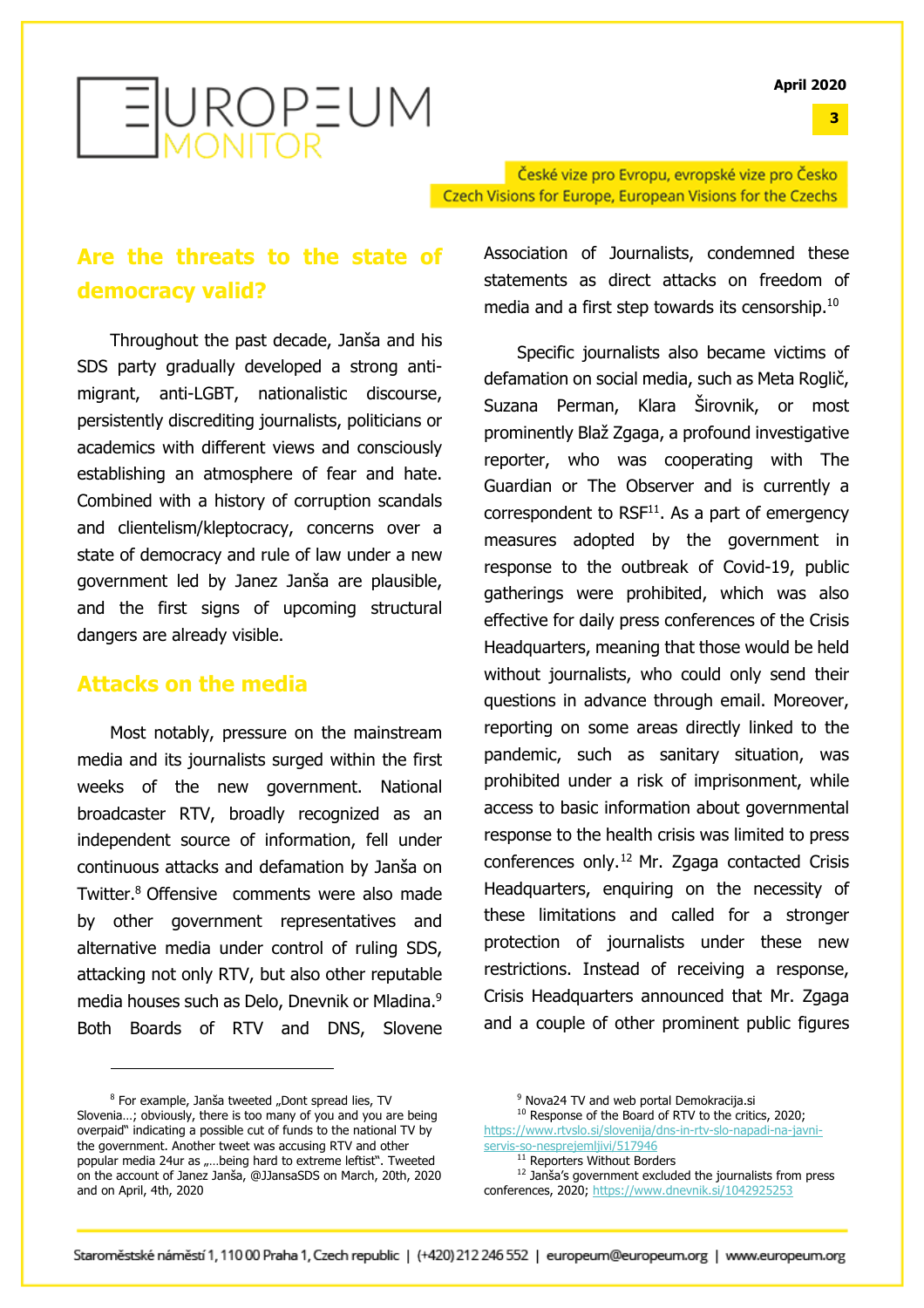**4**



České vize pro Evropu, evropské vize pro Česko Czech Visions for Europe, European Visions for the Czechs

such as Slavoj Žižek, world-famous philosopher, escaped from a quarantine after being diagnosed with COVID-Marx/Lenin, an exaggerated disinformation which was later taken over by pro-government media, creating a smear campaign, as anonymous social media users started sending death threats to Mr. Zgaga.<sup>13</sup>

This behavior was condemned not only by international journalist community $14$ , but also in a report of Council of Europe Commissioner for Human Rights Dunja Mijatovič.15 Again, Janša's government responded to Mijatovič with an offensive letter, criticising her for the lack of understanding of Slovenian media, which is "stuck in its totalitarian past, led by communists" and that all the efforts to establish a free media environment failed.<sup>16</sup> Once this letter emerged publicly, state representatives started to deny its ownership. Minister for Foreign Affairs Anže Logar pronounced this letter as a governmental response which he did not direct, although recognizing that he agrees with its content.17 Behavior of Janša and other SDS representatives towards journalists is unprecedented and is directly threatening the future of the freedom of expression in Slovenia,

protected by the EU Charter of Fundamental rights.

### **Hungarian influence and investments in Slovenian politics**

Janša and his government are openly and repeatedly attacking journalists, other media representatives or opposition parties politicians, setting up an alarming precedent and undermining mutual toleration and forbearance, while using similar naratives and unsubstantiated threats as the likes of Donald Trump or Matteo Salvini. These naratives, such as verbal attacks, disinformation, strong nationalistic discourse, anti-liberal and anti-migration agenda, have since been taken over by private media established by the members of SDS, television broadcaster Nova24TV and weekly newspaper Demokracija. These media have co-opted the ruling party's divisive rhetoric, and there are furthermore questions over their transparency, or lack thereof, in terms of funding as well as their political allegiances vis-à-vis foreign interference in Slovenian domestic politics. Both enterprises are majority-owned by Hungarian companies with close ties to Hungary's ruling party, Fidesz.<sup>18</sup> Two figures stand out, Peter Schatz and Agnes Adamik, both previously

```
https://www.dnevnik.si/1042927097/slovenija/logar-v-dz-zanikal-
da-je-vladni-odgovor-svetu-evrope-depesa-
```

```
<sup>18</sup> Information available at Bonitete.si
```
<sup>13</sup> RSF Report https://rsf.org/en/news/seven-organisationscall-slovenian-government-stop-harassing-investigative-journalist

<sup>&</sup>lt;sup>14</sup> Joint Letter by RSF, co-signed by 6 other journalist institutions; https://rsf.org/en/news/seven-organisations-callslovenian-government-stop-harassing-investigative-journalist <sup>15</sup> Council of Europe report on COVID-19;

https://www.coe.int/en/web/commissioner/-/press-freedom-mustnot-be-undermined-by-measures-to-counter-disinformation-aboutcovid-19

<sup>&</sup>lt;sup>16</sup> Response of Government to the report of CoE; https://www.rtvslo.si/slovenija/vlada-v-pismu-svetu-evrope-

odgovarja-na-kritike-o-pritiskih-na-medije/519986 <sup>17</sup> Press conference to the report of CoE;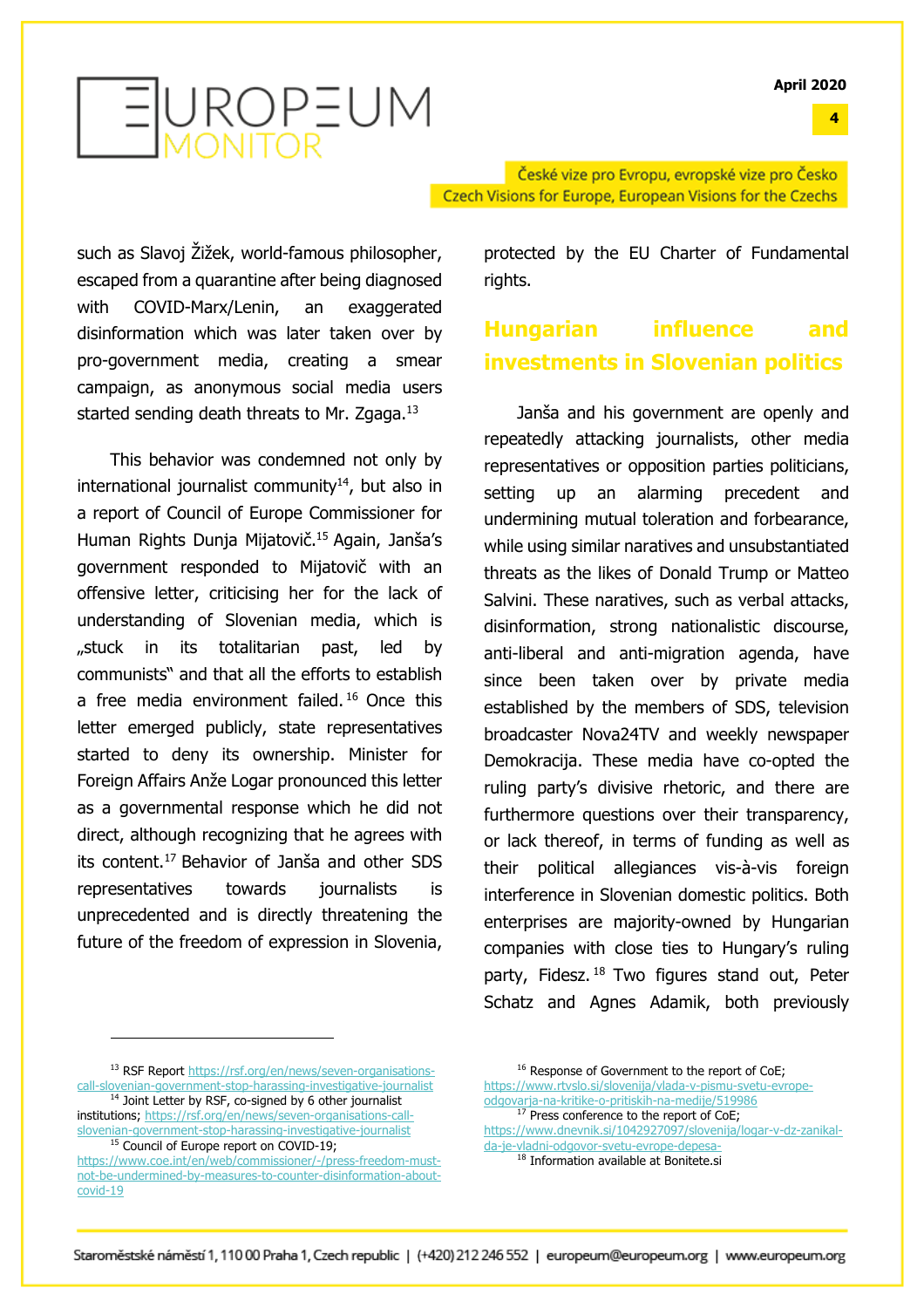**5**



České vize pro Evropu, evropské vize pro Česko Czech Visions for Europe, European Visions for the Czechs

working for Hungarian state television MTV, a main source of pro-Orbán propaganda. Schatz and Adamik began investing in SDS media around the same time in 2017, along with ventures in North Macedonia, where they bought majority shares of Alfa TV and newspapers Kurir and Lider, all of those supporting right-wing VMRO-DPMNE, whose former leader Nikola Gruevski is currently under a political asylum in Hungary after being sentenced for corruption. Hungarian investments of over 1.5 milion  $\epsilon^{19}$ into SDS media outlets were almost certainly a joint effort, and given the background of the transactions together with the financial losses generated by Nova24TV<sup>20</sup> and Demokracija in recent years, it is obvious that these investments were politically motivated and supervised by Hungarian government.  $21$  As such funding of media is illegal according to Slovenian law, Slovenian State police confirmed on February  $11<sup>th</sup>$  that it had opened an investigation on alleged violations.<sup>22</sup> However, the Minister of Interior under the new government, Aleš Hojs, previously held the position of Director of Nova24TV and is directly involved in the investigation, the future of the investigation is currently unclear. Within the first weeks of being

in power, the government already changed General Director of Slovenian Police together with a Director of Criminal Investigation, who is in charge of the work of  $NPU<sup>23</sup>$ , an institution which is responsible for the investigation of Nova24TV.24 Those changes were followed with the appointment of new Director of Military and a Director of OVS, Slovenian military intelligence service. Lastly, the Director of SOVA, Slovenian Intelligence and Security Agency, decided to resign after disagreements with the government, who decided to exclude SOVA from emergency groups. <sup>25</sup> No matter the result of the investigation of Nova24TV, the influence of Viktor Orbán on Janez Janša is undeniable, and it is important to mention that it is not a partnership of two equal individuals. By enforcing Janša and his media, Orbán is ensuring himself a strong and reliable partner within the EU as his relations with Brussels further deteriorate. Janša's loyalty was recently demonstrated during the EPP <sup>26</sup> Congress in Zagreb, where he quoted that Fidesz is EPP's most successful party, and that it should not be deprived of its membership.<sup>27</sup>

<sup>27</sup> Janša's speech at EPP Conference;

<sup>&</sup>lt;sup>19</sup> Investigation of SDS media:

https://necenzurirano.si/clanek/aktualno/financiranje-medijev-sdspreiskuje-policija-758091

<sup>20</sup> NovaTV24 generated a net loss of 1.100.000€ between 2015 and 2018, information available at Bonitete.si <sup>21</sup> Report of OCCRP:

https://www.occrp.org/en/spooksandspin/right-wing-hungarianmedia-moves-into-the-balkans

<sup>&</sup>lt;sup>22</sup> Police investigation of Nova24tv;

https://www.delo.si/novice/slovenija/nacionalni-preiskovalni-uradpreiskuje-financiranje-medijev-blizu-sds-278418.html

<sup>23</sup> Nacionalni Preiskovalni Urad

<sup>&</sup>lt;sup>24</sup> Government changed Director of Criminal Investigation: https://www.mladina.si/197569/sds-zamenjala-glavnegakriminalista/

<sup>&</sup>lt;sup>25</sup> Resignation of SOVA Director;

https://www.delo.si/novice/slovenija/sef-sove-odstopil-ta-odnosdo-sove-je-skodljiv-za-drzavo-pravi-289640.html

<sup>&</sup>lt;sup>26</sup> European Peoples Party, both SDS and Fidesz are members

https://www.euractiv.com/section/politics/news/ex-slovenian-pmorbans-most-successful-epp-party-should-not-be-punished/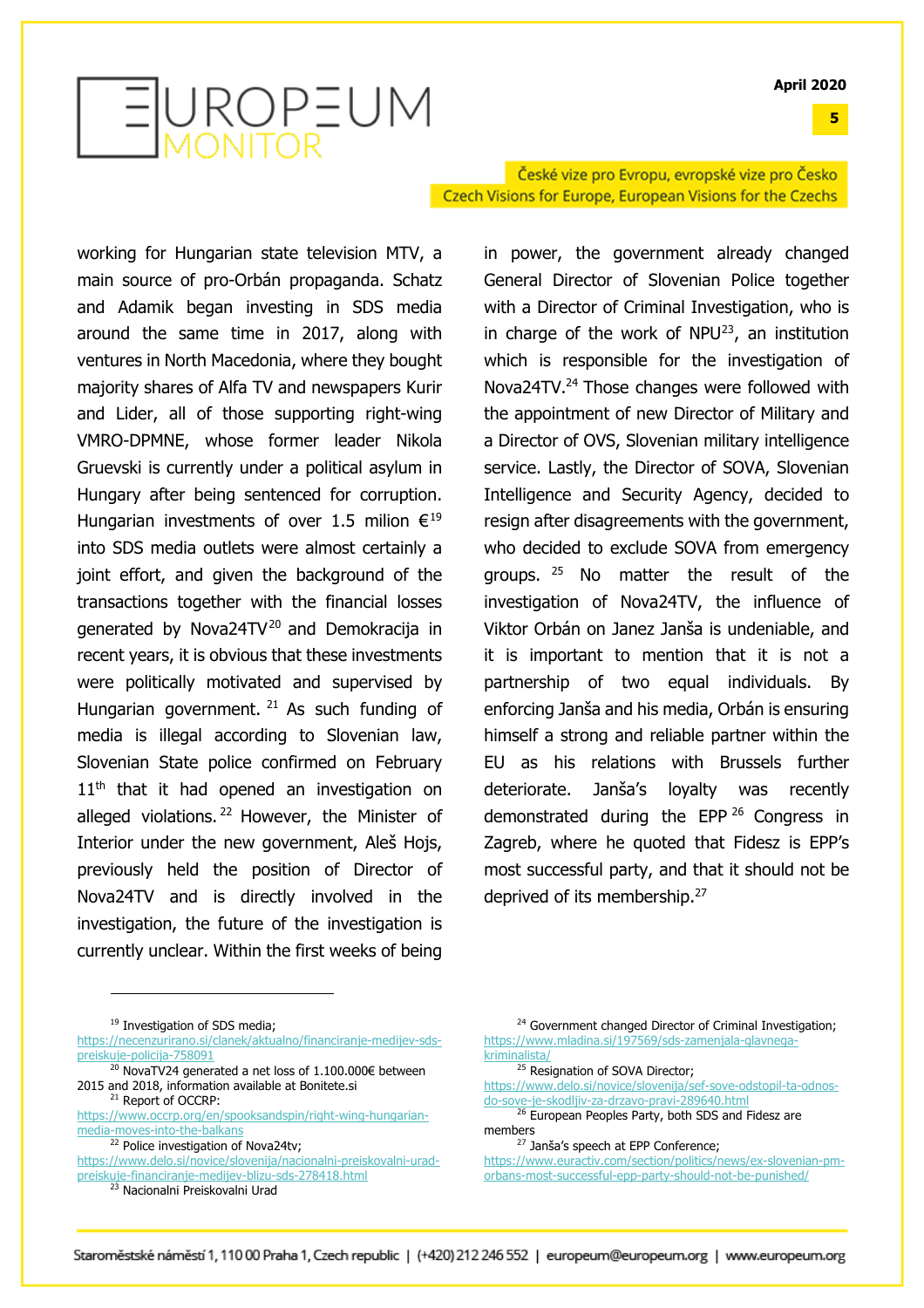**6**



České vize pro Evropu, evropské vize pro Česko Czech Visions for Europe, European Visions for the Czechs

### **State officials with a history of corruption**

It is not for the first time, that Janša or his party would be investigated for illegal financial transactions. In 2014, Janša spent 6 months in prison for allegedly receiving bribes during his first term as a Prime minister. <sup>28</sup> In a case of a government purchase of military vehicles from Finnish company Patria back in 2005, Janša, among two other defendants, was found guilty and sentenced to 22 months in prison and a financial penalty of 37.000  $\epsilon$ , by the Slovene High Court. Nevertheless, the Slovene Constitutional Court later overturned the decision of the Slovene High Court due to a lack of direct evidence and returned the case to a District Court, which was only the second such ruling of Constitutional Court in its history. <sup>29</sup> Moreover, returning the case to the District Court brought further doubts over its clarity, as it created a confusion over applicable legislation. According to an active legislation, the case should have been solved within 2 years from the rulling of Constitutional Court, yet under old legislation, valid at the time of the wrongdoing, any case needed to be solved within 10 years period, otherwise becoming obsolete, a situation which was about to occur 4 months after the overturning of the verdict. Although a majority of

legal experts stressed that the case should adhere to the current legislation, the Constitutional Court did not advice which legislation the District Court should comply with. As a result, the District Court decided to close the case as it passed its obsoletion date a few months later. Therefore, common claims stating that Janša was acquitted are at least misleading, if not false, and questions over Jansa's endemic corruption are still valid.

Another member of the newly created government with a history of corruption allegations is State Secretary of Interior, Franc Kangler. The former Mayor of Maribor is a notorious figure in Slovenian politics, whose litigations failed due to procedural mistakes of prosecution and judges <sup>3031</sup> Kangler's actions were also an ignition for the escalation of "All Slovenian's People Uprising" protests against the corruption of the political elites in 2012, after Kangler, as a Mayor of Maribor, signed nontransparent and highly suspicious partnership with private company Iskra, which was allowed to install traffic radars on the streets of Maribor, while keeping most of the profits, resulting in over 20 thousand speeding tickets within few days, in a city of 100 thousand inhabitants. Few thousand protesters gathered in the streets of Maribor which later, followed by a report of the Commission for the Prevention of Corruption,

<sup>29</sup> Prosecution of Patria case; https://www.rtvslo.si/crnakronika/patria-ustavno-sodisce-razveljavilo-sodbo-krkovic-incrnkovic-ze-izpuscena/363520

<sup>28</sup> From 2004 to 2008

<sup>&</sup>lt;sup>30</sup> Kangler's case to drop wiretapped communicatio; https://www.vecer.com/primer-kangler-prisluhi-bodo-leteli-izkazenskega-spisa-6512176

 $31$  For example, wiretapped communication, main proof of the indictment, was not used within a legal framework of 2 years, and as such needed to be withdrawn from the case.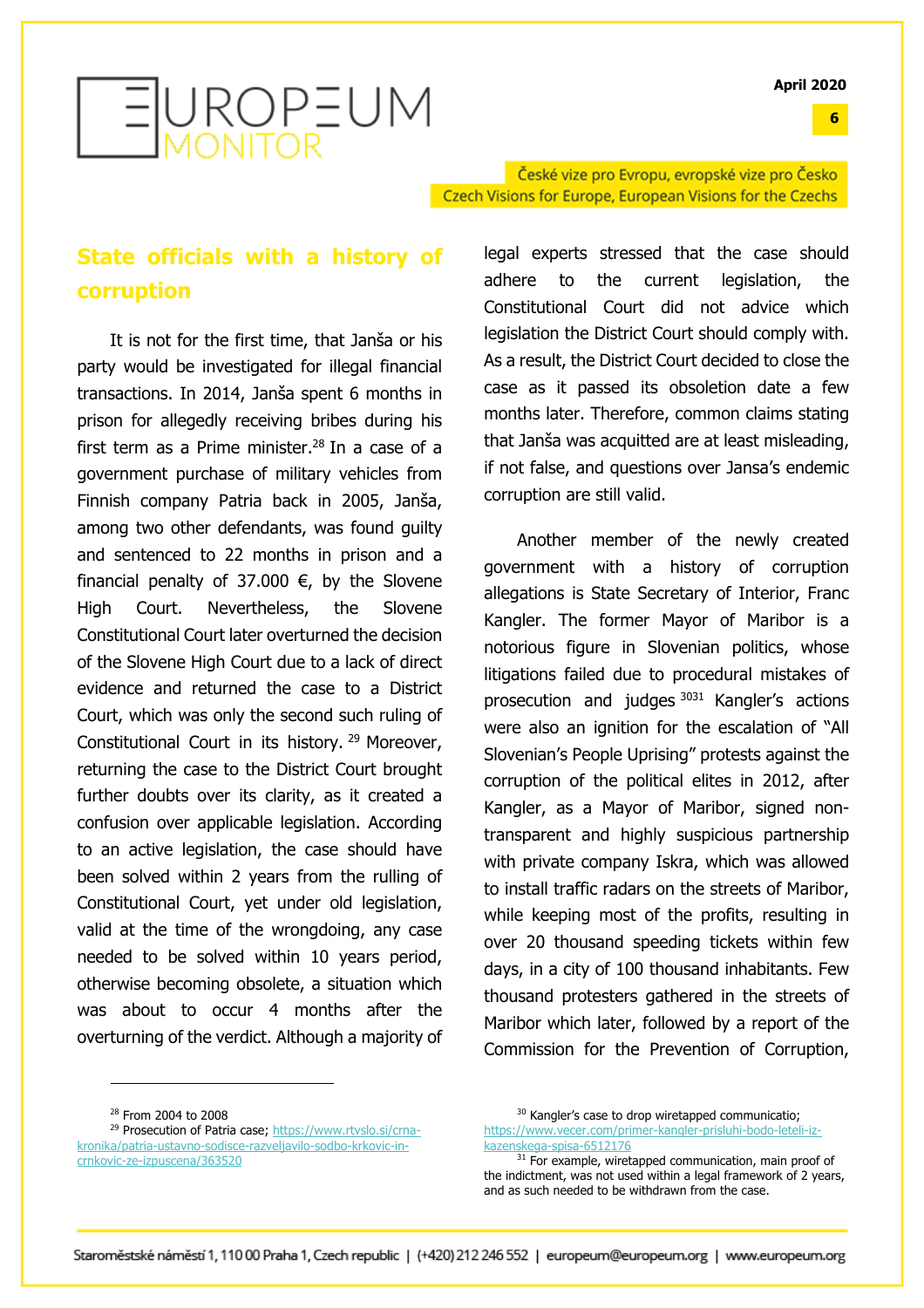**7**



České vize pro Evropu, evropské vize pro Česko Czech Visions for Europe, European Visions for the Czechs

spread through the whole country. The report of the Commission was mentioning also Janez Janša and Ljubljana Mayor Zoran Jankovič. 32 Having politicians previously connected with corruption on some of the highest state positions, moreover at the Ministry of Interior, which is having control over State Police and other security forces, and is therefore able to interfere in or even direct work of such institutions, is not only damaging public trust in those, but also raising questions internationally over the state of the rule of law in Slovenia.

#### **COVID-19**

This is amplified by a current state of emergency, under which functioning of government can become even more opaque and can possibly open a door to corruption and clientelism, as some of the procedures for public procurements are simplified to allow the state to act in a timely manner to the emergency. Cases of questionable public purchases already emerged, as for example government agreed on a delivery of medical equipment for over €80 million from several Slovenian companies, which never traded with such goods. The highest amount of those investments, at around €25 million, went to a company owned by well-known businessman Joc Pečečnik, who was previously a minority owner of Nova24TV, before he sold his shares to Hungarian investors. AsPečečnik is one of the few businessman in Slovenia to have an experience with such high-volume purchases of goods, allegations of clientelism can be downplayed by the government. Nevertheless, striking part of the deal is that the order lacks any information of quantity, price, or even a type of medical equipment the company is bound to deliver. 33 Another case in point involves a purchase of protective masks, which were made out of kitchen napkins, yet more expensive than certified surgical masks. $34$  As a measure to tackle the threats of COVID-19, the government also proposed a so-called "anticorona intervention act", which is formally described to protect citizens and economy from the effects of pandemic. However, government tried to implement two articles, with undeniably dangerous elements, which could harm democracy in Slovenia, into this act. Article 103 of the "anticorona act" would allow police to use facial recognition technology and to enter any household without authorisation, while Article 104 would empower police to conduct unlimited and unrestrained tracking of people's location through their mobile phones without injunction. Although only planned to be effective for the time of the emergency, they could be prolonged at the discretion of the government.  $35$  Those articles would directly threaten the privacy of

<sup>&</sup>lt;sup>32</sup> Bierber Florian, Brentin Dario; Social Movements in the Balkans: Rebellion and Protests from Maribor to Taksim <sup>33</sup> Purchase of medical equipment report;

https://www.ostro.si/si/zgodbe/v-enem-tednu-80-milijonov-evrovnujnih-javnih-narocil

<sup>&</sup>lt;sup>34</sup> Government paid for masks out of napkins; https://www.rtvslo.si/slovenija/za-maske-iz-prtickov-drzavaplacala-860-tisocakov/520824

<sup>&</sup>lt;sup>35</sup> Government is threatening constitutional rights: https://www.mladina.si/197240/vlada-posega-v-elementarneustavne-pravice/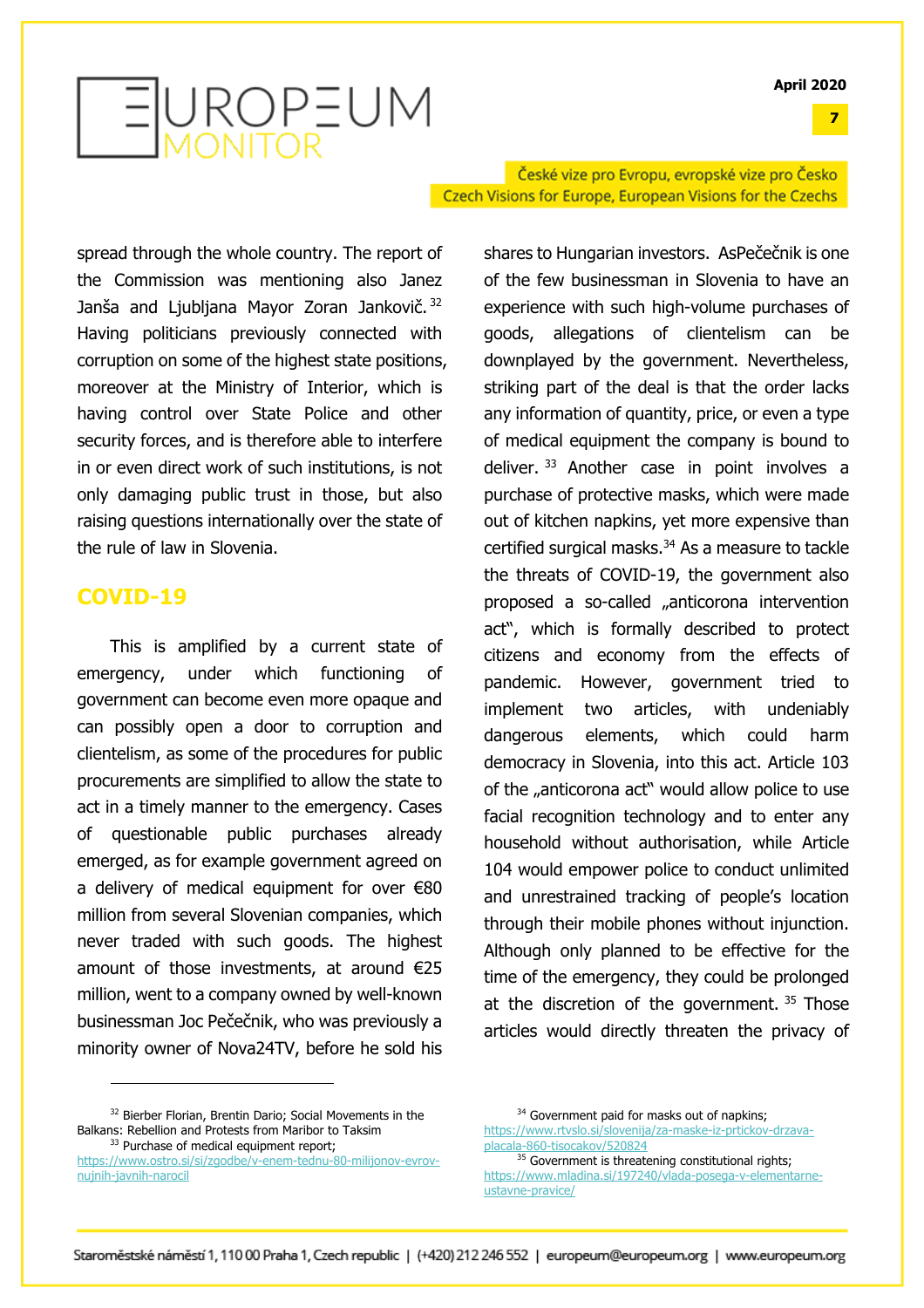**8**



České vize pro Evropu, evropské vize pro Česko Czech Visions for Europe, European Visions for the Czechs

citizens. There was also no explanation from the government or epidemiologists on how these measures could prevent the spread of COVID-19. Fortunately, Articles 103 and 104 were removed from the Act, as a coalition party SMC was against such measures and government would therefore lack a majority to pass the Act. To prevent the spread of COVID-19, the government also limited movement of citizens only to their municipality. Given the size of the country and connectivity of municipalities, these limitations created widespread confusion, as many people work outside their municipalities, some of which are a size of only  $10 \text{km}^2$ .  $36$ Moreover, many people live in a different parts of the country while having their permanent address in, for example, a municipality of their parents. As a result, companies needed to provide most of its employees with work certifications, allowing them to travel outside their municipality, while many people were quickly trying to update their permanent address.

#### **Conclusion**

Because of the pandemic's existential threat, people are less critical and cautious to strict actions adopted by the government, even if some of them have hardly any connection to the global pandemic of COVID-19. Thus, it is essential to democratic integrity that governments provide open access to information about the situation. Consequently, the work of media is even more essential during a time of crisis as the Fourth Estate is one of the fundamental safeguards of democracy, a role they cannot fulfill under current circumstances in Slovenia. On the contrary, within over a month of the state of emergency, journalists are being denied access to information and publicly defamed. Moreover, with an inflow of disinformation and inaccurate reporting by the alternative media under control of foreign investors closely linked to illiberal regime of Viktor Orbán and supported by Slovenian government, the freedom of media is in substantial danger. Spread of distrust to the media, no matter their ideological background, is increasing. If citizens do not believe the information from media, it will be easier to defy reports of corruption or misuse of power. Given the information from the report of OCCRP, Hungarian owners of Nova24TV and Demokracija, are hardly investing into plurality and freedom of media in Slovenia. Rather, those media evince a clear agenda of normalizing and promoting the right-wing narratives used by European populists: nationalism, racism, religious fundamentalism and a creation of ideological enemies. In case of Hungary, this enemy is represented by George Soros, in Slovenia, main enemy is "extreme leftism" as called by Janez Janša, represented by mainstream media and most of political parties, principally Social

https://www.gov.si/novice/2020-03-29-od-polnoci-prepovedgibanja-izven-obcine-stalnega-ali-zacasnega-prebivalisca/

<sup>&</sup>lt;sup>36</sup> Announcement of restrictions of movement: